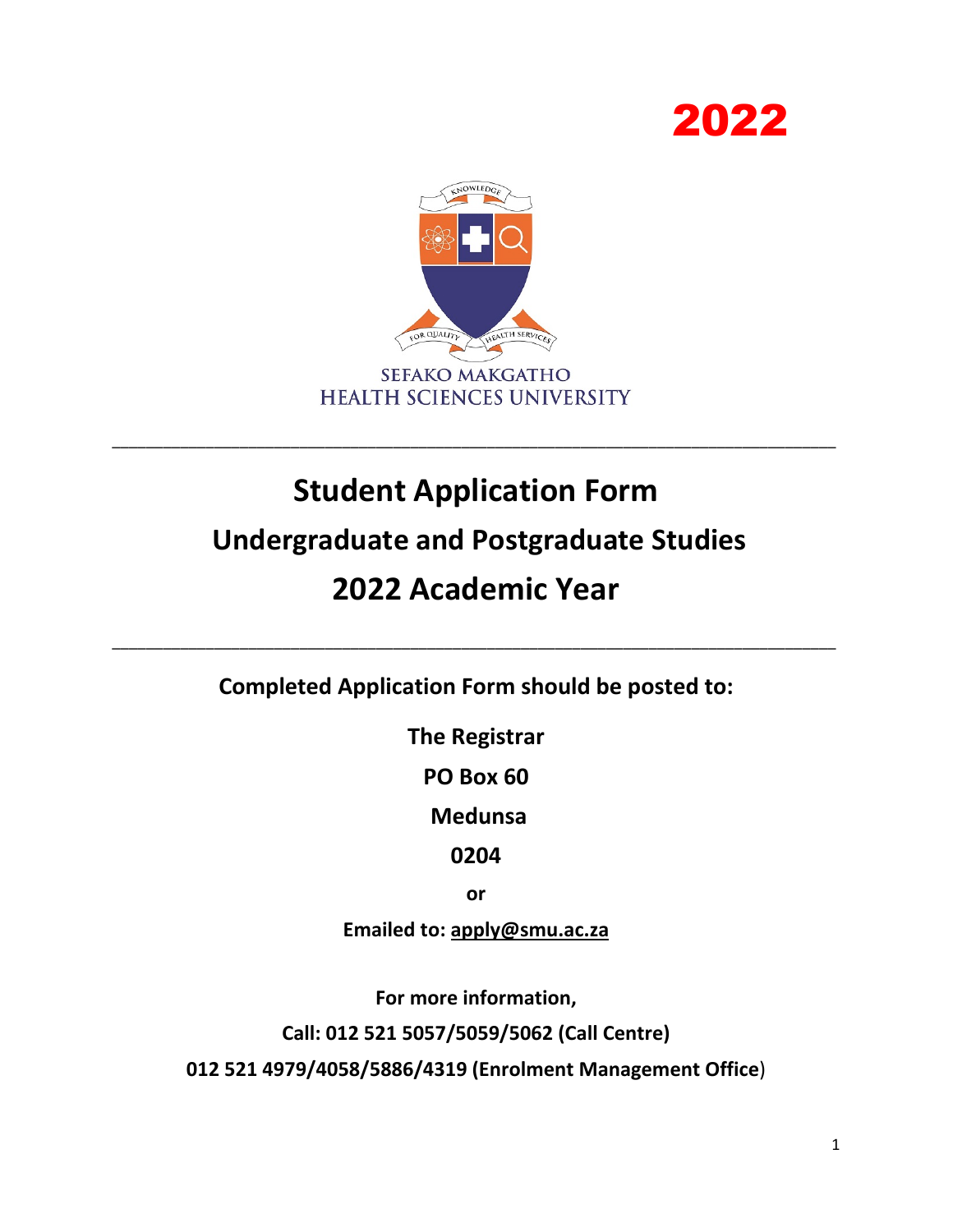

#### **A NON REFUNDABLE APPLICATION FEE OF R 200 (TWO HUNDRED RAND) MUST BE PAID AND THE DEPOSIT SLIP ATTACHED TO THE APPLICATION FORM UPON SUBMISSION. BANKING DETAILS**

| <b>BANKING DETAILS</b>                                                                          |                                    |  |  |  |  |  |  |
|-------------------------------------------------------------------------------------------------|------------------------------------|--|--|--|--|--|--|
| <b>Account Holder: Sefako Makgatho Health Sciences University</b><br><b>Bank: Standard Bank</b> |                                    |  |  |  |  |  |  |
| <b>Branch: Thibault Square</b>                                                                  | <b>Branch Number: 020909</b>       |  |  |  |  |  |  |
|                                                                                                 | <b>Account Number: 071 244 395</b> |  |  |  |  |  |  |
| <b>Reference: Your Identity Number</b>                                                          |                                    |  |  |  |  |  |  |

|                |          |                         |  |                            |                |  | <b>Student Number</b>                                   |                | <b>Academic Year</b> |            |  |
|----------------|----------|-------------------------|--|----------------------------|----------------|--|---------------------------------------------------------|----------------|----------------------|------------|--|
|                |          |                         |  |                            | For Office Use |  |                                                         | 2022           |                      |            |  |
| <b>A.</b>      |          | <b>ACADEMIC DETAILS</b> |  |                            |                |  |                                                         |                |                      |            |  |
| $\mathbf{1}$ . |          |                         |  |                            |                |  | Qualifications you intend to follow (e.g. MBChB, B.Sc.) |                |                      |            |  |
|                |          | Degree / Diploma        |  | Study Level (e.g 1st, 2nd) |                |  |                                                         |                |                      |            |  |
|                | 1st      |                         |  |                            |                |  |                                                         |                | For office use       |            |  |
|                | Choice   |                         |  |                            |                |  |                                                         |                |                      |            |  |
|                | 2nd      |                         |  |                            |                |  |                                                         | For office use |                      |            |  |
|                | Choice   |                         |  |                            |                |  |                                                         |                |                      |            |  |
| 2.             | Mode     | Full                    |  | For office                 | Part           |  | For office                                              | <b>Block</b>   |                      | For office |  |
|                | of Study | Time                    |  | use                        | Time           |  | use                                                     | Release        |                      | use        |  |

| <b>B.</b> |                                                       | PERSONAL DETAILS OF APPLICANT |    |                 |  |     |                            |  |  |
|-----------|-------------------------------------------------------|-------------------------------|----|-----------------|--|-----|----------------------------|--|--|
| 3.        | Title                                                 |                               | 4. | <b>Initials</b> |  | 5.  | Surname                    |  |  |
| 6.        | <b>Maiden Name</b><br>(if applicable)                 |                               |    |                 |  | 7.  | <b>Full Names</b>          |  |  |
| 8.        | Id Number (RSA)                                       |                               |    |                 |  | 9.  | Date of<br><b>Birth</b>    |  |  |
| 10.       | Passport number<br>(International<br>applicants only) |                               |    |                 |  | 11. | Passport<br>Expiry<br>Date |  |  |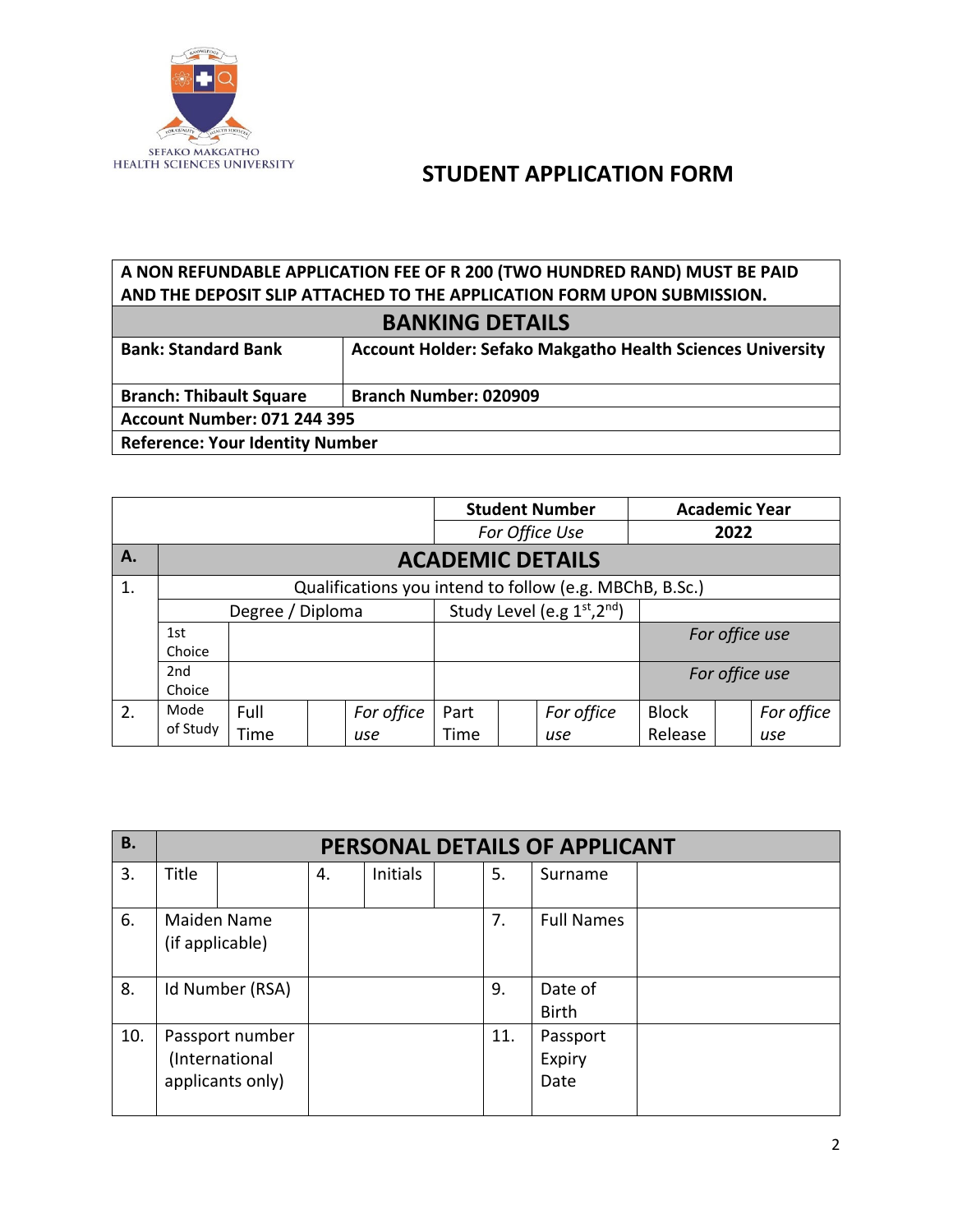

| <b>B.</b> |                                   | PERSONAL DETAILS OF APPLICANT (cont.) |  |               |                      |        |      |  |  |
|-----------|-----------------------------------|---------------------------------------|--|---------------|----------------------|--------|------|--|--|
| 12.       | <b>Marital Status</b>             |                                       |  | 13.           | Gender               | Female | Male |  |  |
|           | (single/married/divorced)         |                                       |  |               |                      |        |      |  |  |
| 14.       | Home Language /                   |                                       |  | 15.           | Religion             |        |      |  |  |
|           | Mother Tongue                     |                                       |  |               |                      |        |      |  |  |
| 16.       | <b>Occupation/Student Status:</b> |                                       |  | 17.           | Any Physical         |        |      |  |  |
|           | (eg Grade 12 Learner,             |                                       |  |               | Impairment/          |        |      |  |  |
|           | University Student, Employed,     |                                       |  |               | disability           |        |      |  |  |
|           | Unemployed or other)              |                                       |  | e.g blindness |                      |        |      |  |  |
| 18.       | Residential or                    |                                       |  |               |                      |        |      |  |  |
|           | <b>Physical Address</b>           |                                       |  |               |                      |        |      |  |  |
|           | (not a school address)            |                                       |  |               |                      |        |      |  |  |
|           |                                   |                                       |  |               | Code                 |        |      |  |  |
|           |                                   |                                       |  |               |                      |        |      |  |  |
| 19.       | Postal                            |                                       |  |               |                      |        |      |  |  |
|           | Address                           |                                       |  |               |                      |        |      |  |  |
|           |                                   |                                       |  |               | Code                 |        |      |  |  |
|           |                                   |                                       |  |               |                      |        |      |  |  |
| 20.       | Telephone No.                     |                                       |  | Fax No.       |                      |        |      |  |  |
|           |                                   |                                       |  |               |                      |        |      |  |  |
|           | Cell No.                          |                                       |  |               | <b>Email address</b> |        |      |  |  |
|           |                                   |                                       |  |               |                      |        |      |  |  |

| C.  | <b>HEMIS DETAILS (Compulsory)</b> |  |     |               |  |  |
|-----|-----------------------------------|--|-----|---------------|--|--|
| 21. | Citizenship/                      |  | 22. | Ethnic Group/ |  |  |
|     | Nationality                       |  |     | Race          |  |  |
| 23. | Province/                         |  | 24. | Rural/Urban   |  |  |
|     | State                             |  |     |               |  |  |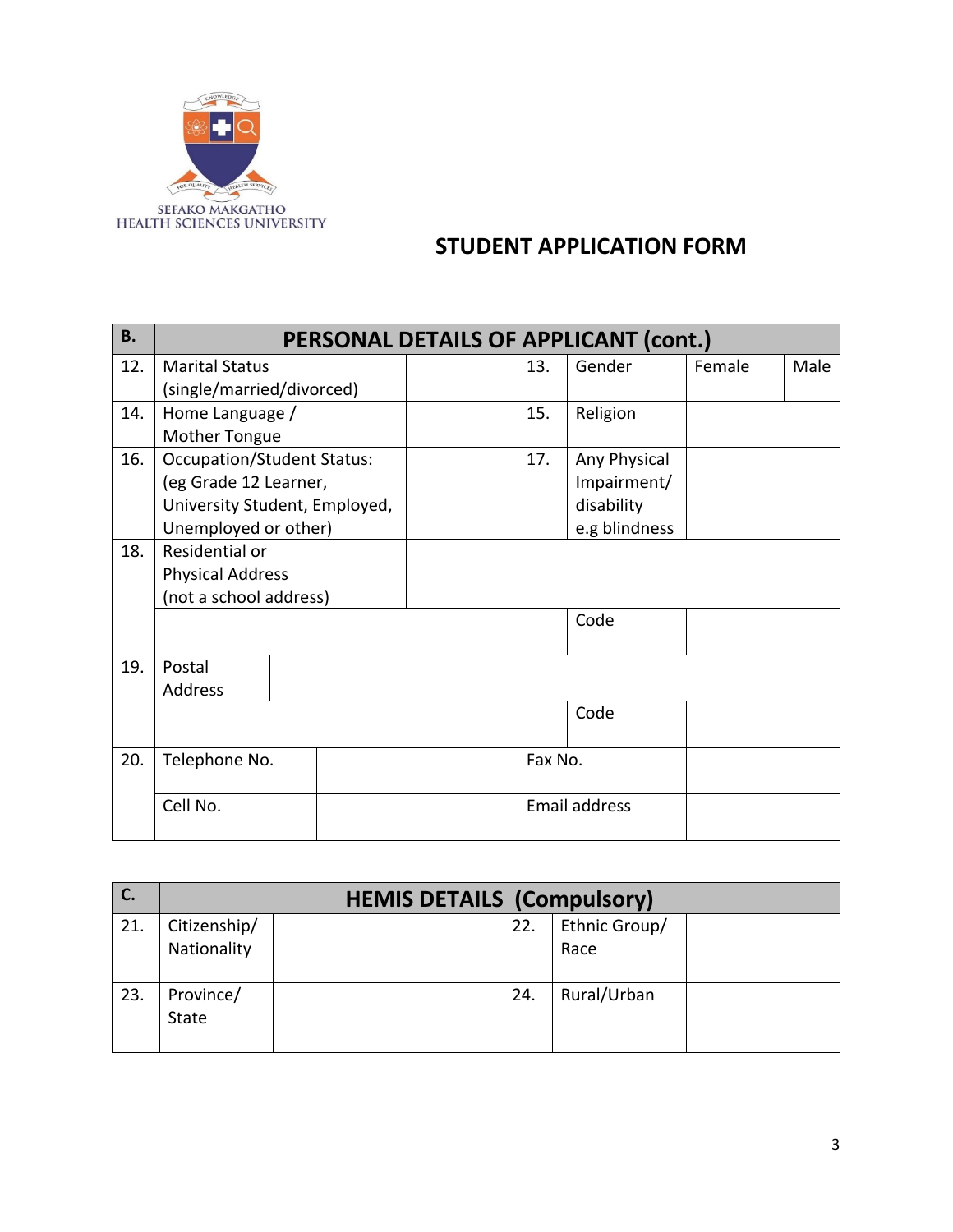

| D.  | <b>MATRICULATION DETAILS</b>  |          |     |                                       |                      |                  |  |  |
|-----|-------------------------------|----------|-----|---------------------------------------|----------------------|------------------|--|--|
| 25. | Examination                   |          | 26. |                                       | <b>Highest Grade</b> |                  |  |  |
|     | Year                          |          |     |                                       | Passed               |                  |  |  |
|     |                               |          |     |                                       | (Grade 11/12)        |                  |  |  |
| 27. | Upgrading                     |          |     | <b>YES</b>                            |                      | <b>NO</b>        |  |  |
|     | Grade 12                      |          |     | (attach Grade 12 statement of results |                      |                  |  |  |
|     |                               |          |     | plus proof of enrolment for upgrade)  |                      |                  |  |  |
| 28. | Senior Certificate Type       |          |     |                                       |                      |                  |  |  |
|     | (e.g. NSC or IEB)             |          |     |                                       |                      |                  |  |  |
| 29. | <b>School Name</b>            |          |     |                                       |                      |                  |  |  |
| 30. | <b>Examination Department</b> |          |     |                                       |                      |                  |  |  |
|     | (e.g. Gauteng, Limpopo)       |          |     |                                       |                      |                  |  |  |
| 31. | Last                          | December |     |                                       |                      | December         |  |  |
|     | Examination                   | Grade 11 |     | June Grade 12                         |                      | Grade 12         |  |  |
|     | Results                       |          |     |                                       |                      |                  |  |  |
| 32. | Subjects and                  |          |     | Subject                               |                      | Symbol/ Level of |  |  |
|     | results of last               |          |     |                                       |                      | Achievement      |  |  |
|     | examination                   |          |     |                                       |                      |                  |  |  |
|     |                               |          |     |                                       |                      |                  |  |  |
|     |                               |          |     |                                       |                      |                  |  |  |
|     |                               |          |     |                                       |                      |                  |  |  |
|     |                               |          |     |                                       |                      |                  |  |  |
|     |                               |          |     |                                       |                      |                  |  |  |
|     |                               |          |     |                                       |                      |                  |  |  |
|     |                               |          |     |                                       |                      |                  |  |  |
|     |                               |          |     |                                       |                      |                  |  |  |
|     |                               |          |     |                                       |                      |                  |  |  |
|     |                               |          |     |                                       |                      |                  |  |  |
|     |                               |          |     |                                       |                      |                  |  |  |
|     |                               |          |     |                                       |                      |                  |  |  |
|     |                               |          |     |                                       |                      |                  |  |  |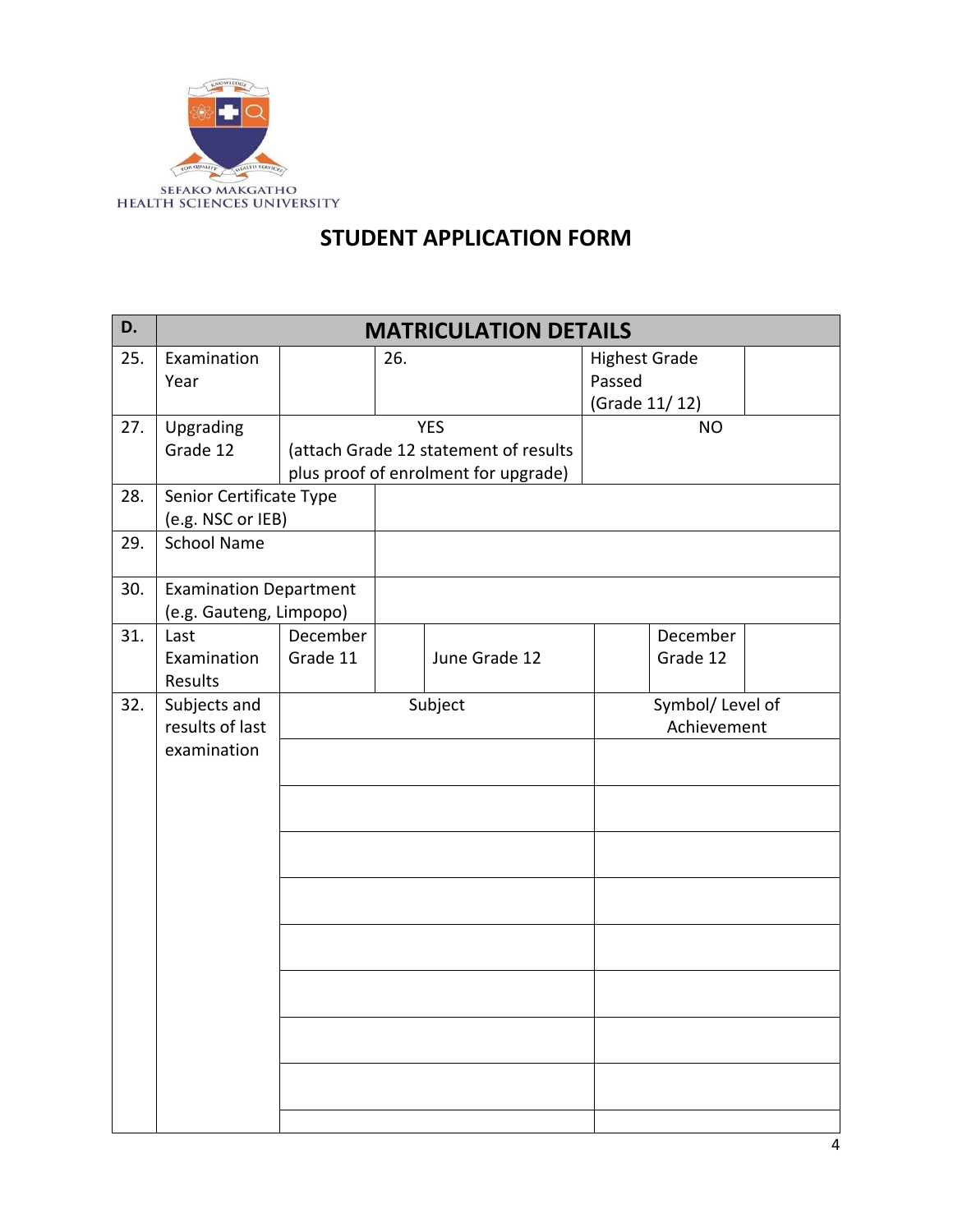

| E.  |                                                                                                                                                                                                | <b>POST SCHOOL ACADEMIC ACTIVITIES</b> |      |                               |     |        |                                     |  |                        |  |
|-----|------------------------------------------------------------------------------------------------------------------------------------------------------------------------------------------------|----------------------------------------|------|-------------------------------|-----|--------|-------------------------------------|--|------------------------|--|
| 33. | Were you previously registered at this or another<br>institution of higher education institution? If yes, please<br>supply the following information :                                         |                                        |      |                               |     |        | <b>YES</b>                          |  | <b>NO</b>              |  |
|     | Institution                                                                                                                                                                                    | Student<br>Number                      |      | Period of<br>study<br>From-To |     |        | Was the qualification<br>completed? |  | If YES,<br>which year? |  |
|     |                                                                                                                                                                                                |                                        |      |                               | Yes |        | No                                  |  |                        |  |
|     |                                                                                                                                                                                                |                                        |      |                               | Yes |        | <b>No</b>                           |  |                        |  |
| 34. | If you have studied at another higher education institution (including Sefako Makgatho<br>Health Sciences University), please attach your Academic Transcript and or proof of<br>registration. |                                        |      |                               |     |        |                                     |  |                        |  |
| 35. | Have you previously been excluded from any higher<br>education institution? If yes, supply the following<br>information                                                                        |                                        |      |                               |     |        | <b>YES</b>                          |  | <b>NO</b>              |  |
|     | Name of Institution                                                                                                                                                                            |                                        |      |                               |     |        |                                     |  |                        |  |
|     | Qualification excluded from                                                                                                                                                                    |                                        |      |                               |     |        |                                     |  |                        |  |
|     | Date and period of exclusion                                                                                                                                                                   |                                        | Date |                               |     | Period |                                     |  |                        |  |
|     | Grounds for exclusion (academic, financial<br>or disciplinary)                                                                                                                                 |                                        |      |                               |     |        |                                     |  |                        |  |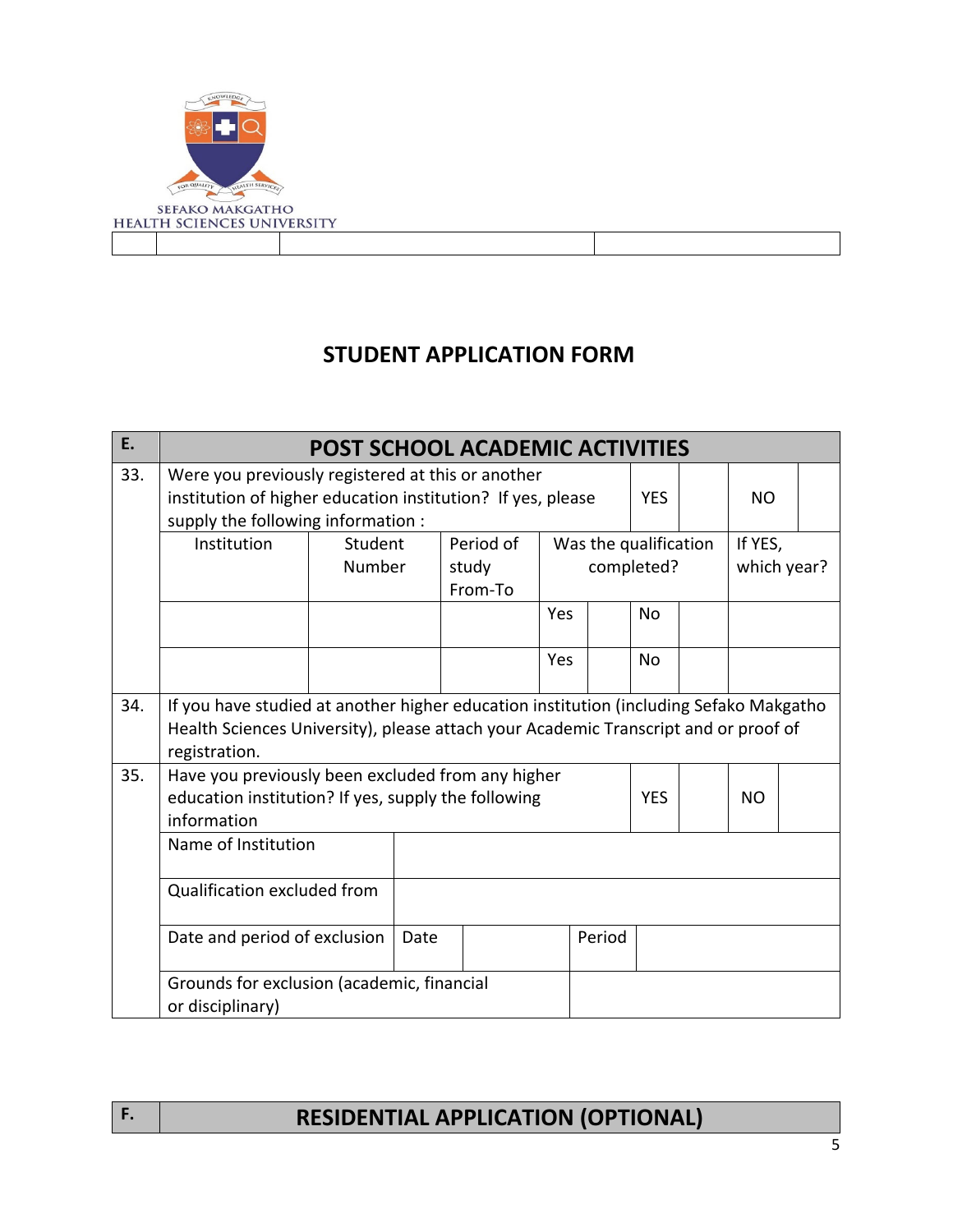

SEFAKO MAKGATHO<br>HEALTH SCIENCES UNIVERSITY

| 36. | Would you like accommodation on campus? |            |    |  |
|-----|-----------------------------------------|------------|----|--|
|     |                                         | <b>YES</b> | NC |  |
|     | Student housing with catering           |            |    |  |
|     |                                         |            | ΝO |  |

**Please Note: accommodation on campus is not guaranteed**

| G.  | <b>FINANCIAL AID (OPTIONAL)</b>                   |     |  |    |  |  |  |
|-----|---------------------------------------------------|-----|--|----|--|--|--|
| 37. | Do you require and qualify for National Student   |     |  |    |  |  |  |
|     | Financial Aid Scheme (NSFAS)?                     | YES |  | NO |  |  |  |
|     | If yes, please refer to www.nsfas.org.za for more |     |  |    |  |  |  |
|     | information                                       |     |  |    |  |  |  |

| Н.  |                | PARTICULARS OF PARENTS/GUARDIAN/ SPOUSE/ NEXT OF KIN |                                                    |  |         |  |              |  |  |  |  |
|-----|----------------|------------------------------------------------------|----------------------------------------------------|--|---------|--|--------------|--|--|--|--|
| 38. | Title          |                                                      | <b>Initials</b>                                    |  | Surname |  | Relationship |  |  |  |  |
| 39. |                |                                                      | <b>Residential Address</b><br>(not postal address) |  |         |  |              |  |  |  |  |
|     |                |                                                      |                                                    |  |         |  | Code         |  |  |  |  |
| 40. | Postal address |                                                      |                                                    |  |         |  |              |  |  |  |  |
|     |                |                                                      |                                                    |  |         |  | Code         |  |  |  |  |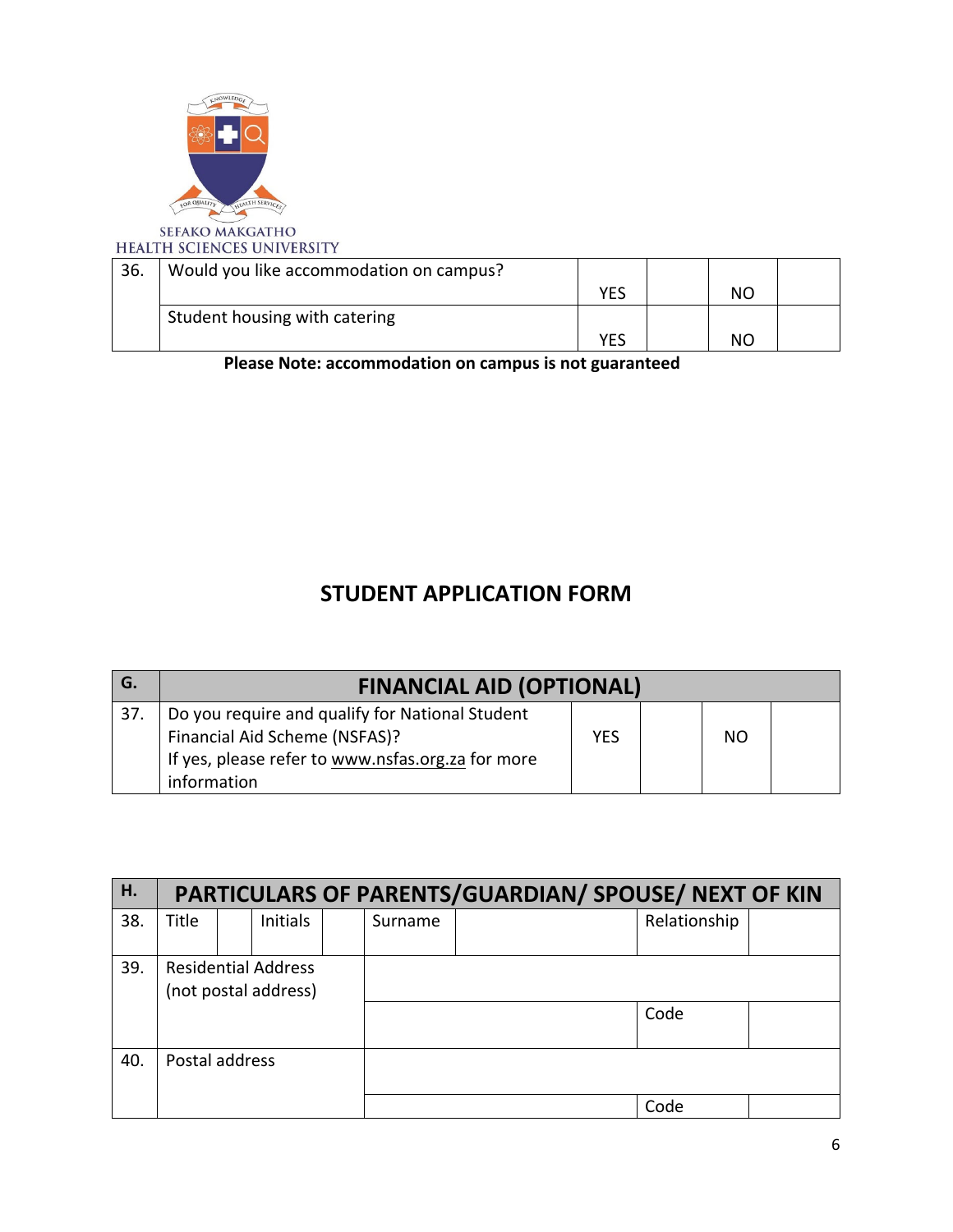

|     |                                      | I LALI II SULLIVULS UNIVERSITI                      |  |      |    |            |       |           |  |
|-----|--------------------------------------|-----------------------------------------------------|--|------|----|------------|-------|-----------|--|
|     |                                      |                                                     |  |      |    |            |       |           |  |
| 41. |                                      | Please specify which address you want               |  |      |    |            |       |           |  |
|     |                                      | Financial Statements to be sent to                  |  |      |    |            |       |           |  |
| 42. | Contact                              | Work                                                |  | Home |    |            | Cell  |           |  |
|     | <b>Numbers</b>                       |                                                     |  |      |    |            | phone |           |  |
| 43. |                                      | Is your parent/guardian or spouse a staff member of |  |      |    |            |       |           |  |
|     |                                      | Sefako Makgatho Health Sciences University?         |  |      |    | <b>YES</b> |       | <b>NO</b> |  |
|     |                                      | If yes, indicate his/her staff number               |  |      |    |            |       |           |  |
|     |                                      |                                                     |  |      |    |            |       |           |  |
| 44. |                                      | Are you a staff member of                           |  |      |    |            | Staff |           |  |
|     | Sefako Makgatho Health<br><b>YES</b> |                                                     |  |      | NO |            | No.   |           |  |
|     | <b>Sciences University?</b>          |                                                     |  |      |    |            |       |           |  |

| <b>DECLARATION</b>                                                                                                                                                                                                                                                                                                                                                                                                                                                                                                                                                                   |
|--------------------------------------------------------------------------------------------------------------------------------------------------------------------------------------------------------------------------------------------------------------------------------------------------------------------------------------------------------------------------------------------------------------------------------------------------------------------------------------------------------------------------------------------------------------------------------------|
| (full names and surname)<br>hereby declare that :<br>a. All the information provided in this application is true and correct.<br>b. I undertake to abide by all the rules and regulations of Sefako Makgatho Health<br>Sciences University.<br>c. I have concluded this agreement with the knowledge and consent of my<br>parents/guardian/spouse or next of kin (if under 18 years of age).<br>d. I understand that my application will not be processed if I have not submitted all<br>the required applicable documentation as it will be deemed to be an invalid<br>application. |
| e. I understand that the University receives more applications than it can<br>accommodate within its available spaces. Therefore, meeting minimum<br>admission requirements does not guarantee admission.                                                                                                                                                                                                                                                                                                                                                                            |
| f. I undertake to notify the University Registrar or his/or his designate in writing, if<br>I wish to cancel my application during the current application cycle.                                                                                                                                                                                                                                                                                                                                                                                                                    |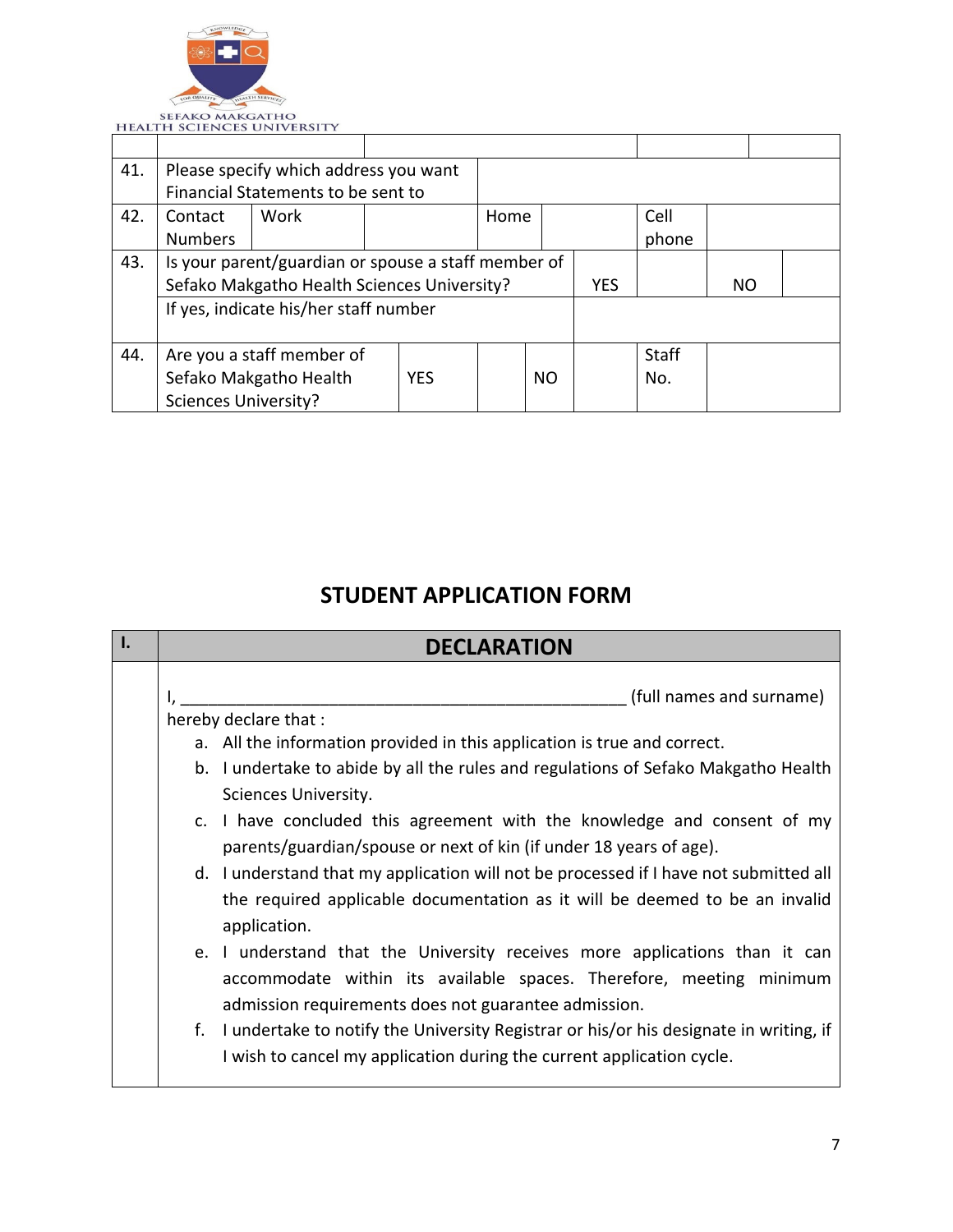

#### **PLEASE NOTE**

- The University reserves the right to verify and validate the correctness of information provided. If it is found to be misrepresented or untruthful after an admission offer has been made, the admission offer will be revoked immediately and no further correspondence will be entered into with the prospective student concerned.
- Your application will not be processed if you have not submitted all the required documentation within a period of two months
- Your application will not be processed if you have not paid the non-refundable application fee of R200.00 and sent proof of payment
- The University receives more applications than it can accommodate and meeting admission requirements does not guarantee admission.
- There are limited places in University residence and admission to study at SMU does not guarantee a place in residence.
- Application forms submitted after the closing dates will not be considered

#### **STUDENT APPLICATION FORM**

| Name of Parents/Guardian/Spouse:                                                                                                                                                                                               |  | (if applicable) |
|--------------------------------------------------------------------------------------------------------------------------------------------------------------------------------------------------------------------------------|--|-----------------|
| Signature of Parents/Guardian/Spouse : The Contract of Signature of Parents/Guardian/Spouse : The Co                                                                                                                           |  |                 |
| Date: the contract of the contract of the contract of the contract of the contract of the contract of the contract of the contract of the contract of the contract of the contract of the contract of the contract of the cont |  |                 |

#### **FOR OFFICE USE**